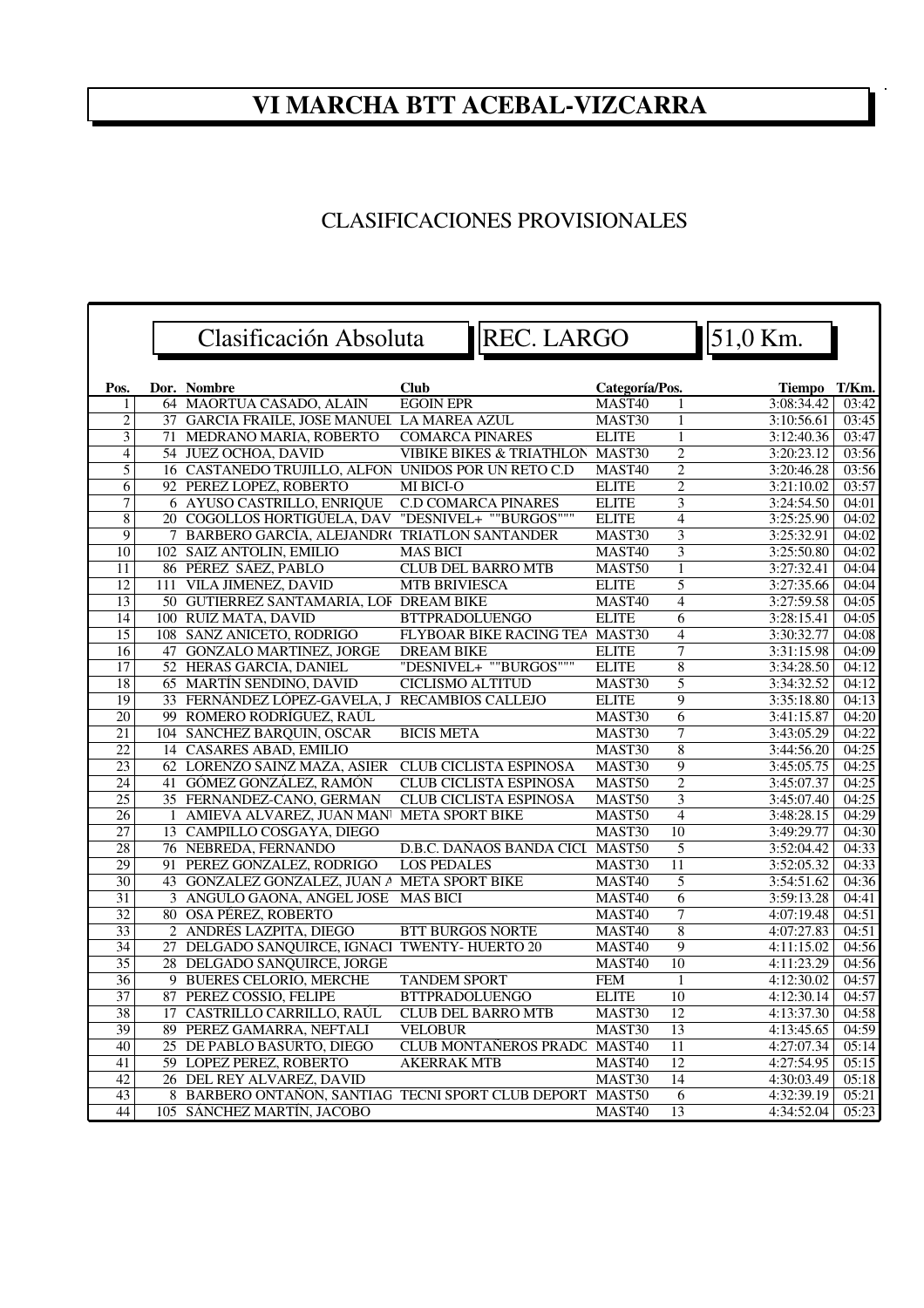REC. CORTO 34,0 Km.

| Pos.            | Dor. Nombre                                                                | <b>Club</b>                    | Categoría/Pos. |                         | Tiempo T/Km.             |                              |
|-----------------|----------------------------------------------------------------------------|--------------------------------|----------------|-------------------------|--------------------------|------------------------------|
|                 | 19 CASTROVIEJO ESPINOSA, JORG CLUB DEL BARRO MTB                           |                                | M30B           |                         | 2:13:04.07               | 03:55                        |
| $\overline{2}$  | 29 ECHAVARRIA MARTINEZ, DION MAS BICI                                      |                                | M40B           | $\mathbf{1}$            | 2:15:43.16               | 04:00                        |
| 3               | 98 RODRIGUEZ MONEDERO, JOSE FLYBOAR BIKE RACING TEA                        |                                | M30B           | $\overline{2}$          | 2:15:44.08               | 04:00                        |
| $\overline{4}$  | 115 ZUBERO, ASIER                                                          |                                | M30B           | 3                       | 2:17:47.41               | 04:03                        |
| 5               | 48 GUISASOLA LIMIA, GARTXOT                                                |                                | M30B           | 4                       | 2:17:49.15               | 04:03                        |
| 6               | 11 CALVO RUBIO, JOSE MANUEL                                                | CLUB CICLISTA OÑA              | <b>ELITEB</b>  | $\mathbf{1}$            | 2:24:03.49               | 04:14                        |
| $\overline{7}$  | 56 LINAJE MAGRO, DAVID                                                     | CLUB CICLISTA OÑA              | M40B           | $\overline{2}$          | 2:24:03.60               | 04:14                        |
| $\overline{8}$  | 24 DE MIGUEL SAN MARTIN, FERN BTT PRADOLUENGO                              |                                | <b>ELITEB</b>  | $\overline{2}$          | 2:28:42.59               | 04:22                        |
| 9               | 70 MARTINS CURRALO, MARCO                                                  | <b>LOS PEDALES</b>             | M30B           | 5                       | 2:28:44.20               | 04:22                        |
| $\overline{10}$ | 66 MARTINEZ CADIÑANOS, RICAR                                               |                                | M30B           | $\overline{6}$          | 2:31:12.78               | 04:27                        |
| 11              | 84 PEÑA OCA, MIGUEL ANGEL                                                  | <b>BTT PRADOLUENGO</b>         | M40B           | $\overline{\mathbf{3}}$ | 2:31:12.99               | 04:27                        |
| $\overline{12}$ | 67 MARTINEZ GONZALEZ, ANDRÉ                                                |                                | M40B           | $\overline{4}$          | 2:31:27.85               | 04:27                        |
| 13              | 107 SANTOS ORTEGA, ALBERTO                                                 |                                | <b>ELITEB</b>  | $\overline{\mathbf{3}}$ | 2:35:39.66               | 04:35                        |
| 14              | 68 MARTÍNEZ GONZÁLEZ, PEDRO CLUB DEL BARRO MTB                             |                                | M30B           | $\overline{7}$          | 2:38:38.96               | 04:40                        |
| $\overline{15}$ | 4 ANGULO GAONA, JAVIER                                                     | <b>MAS BICI</b>                | M40B           | $\overline{5}$          | 2:41:58.82               | 04:46                        |
| 16              | 38 GARCIA RUBIO, HECTOR                                                    | <b>BTT PRADOLUENGO</b>         | M40B           | 6                       | 2:43:03.10               | 04:48                        |
| 17              | 23 DE MIGUEL GONZÁLEZ, PABLC FLYBOAR BIKE RACING TEA                       |                                | M30B           | 8                       | 2:43:17.92               | $\overline{04:}48$           |
| 18              | 45 GONZALEZ MATIAS, ANDER                                                  |                                | <b>ELITEB</b>  | 4                       | 2:43:19.25               | 04:48                        |
| 19              | 49 GUTIERREZ SANTAMARIA, CAI PRADOLUENGO                                   |                                | <b>ELITEB</b>  | $\overline{5}$          | 2:43:56.91               | 04:49                        |
| $\overline{20}$ | 73 MIGUEL POLANCO, JAVIER                                                  | <b>CLUB DEL BARRO MTB</b>      | M40B           | $\overline{7}$          | 2:45:40.07               | 04:52                        |
| $\overline{21}$ | 39 GOICOECHEA TOBAR, ROBERT CLUB DEL BARRO MTB                             |                                | M40B           | $\overline{8}$          | 2:45:41.98               | 04:52                        |
| 22              | 22 DE GRUIJTER, OSCAR                                                      | <b>TECNI SPORT CLUB DEPORT</b> | M40B           | 9                       | 2:45:43.13               | 04:52                        |
| 23              | 42 GONZALEZ ESTEBAN, OSCAR J. MAS BICI                                     |                                | M40B           | 10                      | 2:46:01.95               | 04:53                        |
| $\overline{24}$ | 114 ZALDO SAIZ, JAVIER                                                     | <b>BTT PRADOLUENGO</b>         | M30B           | 9                       | 2:46:48.07               | 04:54                        |
| $\overline{25}$ | 113 ZALDO, JORGE                                                           | BTT PRADOLUENGO                | M30B           | 10                      | 2:46:49.61               | 04:54                        |
| 26              | 103 SAIZ DÍAZ, ALVARO                                                      | <b>BTT PRADOLUENGO</b>         | <b>ELITEB</b>  | 6                       | 2:46:49.81               | 04:54                        |
| $\overline{27}$ | 34 FERNANDEZ ORTEGA, SANTIAC                                               |                                | <b>ELITEB</b>  | $\tau$                  | 2:54:04.53               | 05:07                        |
| $\overline{28}$ | 57 LOPEZ LETONA, IÑIGO                                                     | <b>AKERRAK MTB</b>             | M40B           | $\overline{11}$         | 2:55:33.42               | 05:10                        |
| $\overline{29}$ | 79 ONTILLERA CORTES, SERGIO                                                | C.C ME TOMO LAS DE VILLA M30B  |                | $\overline{11}$         | 2:55:34.53               | 05:10                        |
| 30              | 77 NIETO DEL OLMO, ALBERTO                                                 |                                | M30B           | $\overline{12}$         | 2:55:34.62               | 05:10                        |
| $\overline{31}$ | 97 RIOJA MURILLO, IVAN                                                     | <b>BELPHORADO BTT</b>          | <b>ELITEB</b>  | 8                       | 2:56:20.59               | 05:11                        |
| $\overline{32}$ | 88 PEREZ COSSIO, ADOLFO                                                    | <b>BTT PRADOLUENGO</b>         | M30B           | $\overline{13}$         | 2:56:20.63               | 05:11                        |
| $\overline{33}$ | 30 ELOSUA FRIAS, ADRIAN                                                    | <b>BELPHORADO BTT</b>          | <b>ELITEB</b>  | 9                       | 2:56:20.95               | 05:11                        |
| 34              | 106 SANTAMARIA PEREZ, JOSE MA CLUB DEL BARRO MTB                           |                                | <b>ELITEB</b>  | 10                      | 2:56:25.95               | 05:11                        |
| $\overline{35}$ | 5 AVILES ORTEGA, HECTOR                                                    | <b>CLUB DEL BARRO MTB</b>      | M30B           | 14                      | 2:56:26.87               | 05:11                        |
| $\overline{36}$ | 90 PEREZ GONZALEZ, JESUS                                                   | MI BICI-O                      | M40B           | $\overline{12}$         | 2:56:28.07               | 05:11                        |
| $\overline{37}$ | 72 MERINO GONZALEZ-TORRE, JO TECNI SPORT CLUB DEPORT                       |                                | M50B           | $\mathbf{1}$            | 2:56:48.24               | 05:12                        |
| 38              | 81 PASCUAL GOMEZ, JORGE                                                    |                                | M30B           | $\overline{15}$         | 2:57:49.30               | 05:14                        |
| 39              | 74 MINGO VELASCO, DANIEL                                                   | <b>BTT PRADOLUENGO</b>         | M40B           | 13                      | 2:57:55.84               | 05:14                        |
| $\overline{40}$ |                                                                            | <b>BELPHORADO BTT</b>          | <b>ELITEB</b>  | 11                      | 2:58:50.15               | 05:16                        |
| $\overline{41}$ | 31 ELOSUA FRIAS, NESTOR                                                    | <b>BTT PRADOLUENGO</b>         |                | $\overline{16}$         |                          |                              |
|                 | 85 PEÑA OCA, SERGIO                                                        |                                | M30B<br>M40B   |                         | 3:00:17.55               | 05:18<br>$\overline{0}$ 5:18 |
| 42<br>43        | 18 CASTRO SANTAMARIA, JOSE M CLUB DEL BARRO MTB<br>60 LÓPEZ RIAÑO, JONATAN | <b>BELPHORADO BTT</b>          | <b>ELITEB</b>  | 14<br>12                | 3:00:25.33<br>3:00:30.32 | 05:19                        |
| 44              | 96 PINEDA PASCUAL, EUGENIO                                                 |                                |                | 17                      |                          | 05:23                        |
| 45              | 40 GOMEZ GONZALEZ, JOSE MARI CLUB CICLISTA ESPINOSA                        |                                | M30B<br>M50B   | $\overline{c}$          | 3:03:17.72<br>3:09:49.35 | 05:35                        |
| 46              | <b>58 LOPEZ PEREZ, RODRIGO</b>                                             |                                |                |                         |                          |                              |
|                 |                                                                            | <b>CLUB DEL BARRO MTB</b>      | M30B           | 18                      | 3:11:42.08               | 05:38                        |
| 47              | 15 CASERO, JAVIER                                                          |                                | M40B           | 15                      | 3:14:37.54               | 05:43                        |
| 48              | 44 GONZÁLEZ MAESTRO, CARLOS CLUB DEL BARRO MTB                             |                                | M40B           | 16                      | 3:18:16.71               | 05:50                        |
| 49              | 32 ESPINOSA GONZALEZ, SERGIO BELPHORADO BTT                                |                                | <b>ELITEB</b>  | $\overline{13}$         | 3:19:43.90               | 05:52                        |
| 50              | 36 GALINDO POSADA, JAIME                                                   |                                | M30B           | $\overline{19}$         | 3:20:44.79               | 05:54                        |
| 51              | 95 PERNIA ARANZANA, LUCIO JOS MAHAMUD BTT                                  |                                | M50B           | 3                       | 3:20:45.15               | 05:54                        |
| $\overline{52}$ | 110 SERRANO ALARCIA, JOSÉ IGNA                                             |                                | M50B           | 4                       | 3:22:48.46               | 05:58                        |
| $\overline{53}$ | 83 PEÑA FERNANDEZ, TOMAS AN' AKERRAK MTB                                   |                                | M40B           | 17                      | 3:36:56.39               | 06:23                        |
| 54              | 82 PAZOS SACRISTAN, JUAN CARI AKERRAK MTB                                  |                                | M50B           | 5                       | 3:37:03.15               | 06:23                        |
| 55              | 78 NUÑEZ PARDO, JOSE ANTONIO AKERRAK MTB                                   |                                | M50B           | 6                       | 3:37:04.14               | 06:23                        |
| 56              | 61 LOPEZ SAIZ, MIGUEL ANGEL                                                | <b>CLUB DEL BARRO MTB</b>      | M50B           | 7                       | 3:37:14.54               | 06:23                        |
| $\overline{57}$ | 112 VILLAR MARIN, RODOLFO                                                  | SALTABACHES BTT                | M40B           | 18                      | 3:37:47.72               | 06:24                        |
| 58              | 94 PEREZ SALVADOR, JOSE                                                    | SALTABACHES BTT                | M40B           | $\overline{19}$         | 3:37:49.58               | 06:24                        |
| $\overline{59}$ | 109 SEDANO BARCENILLA, FERNAI BTT PRADOLUENGO                              |                                | M40B           | $\overline{20}$         | 3:39:43.08               | 06:28                        |